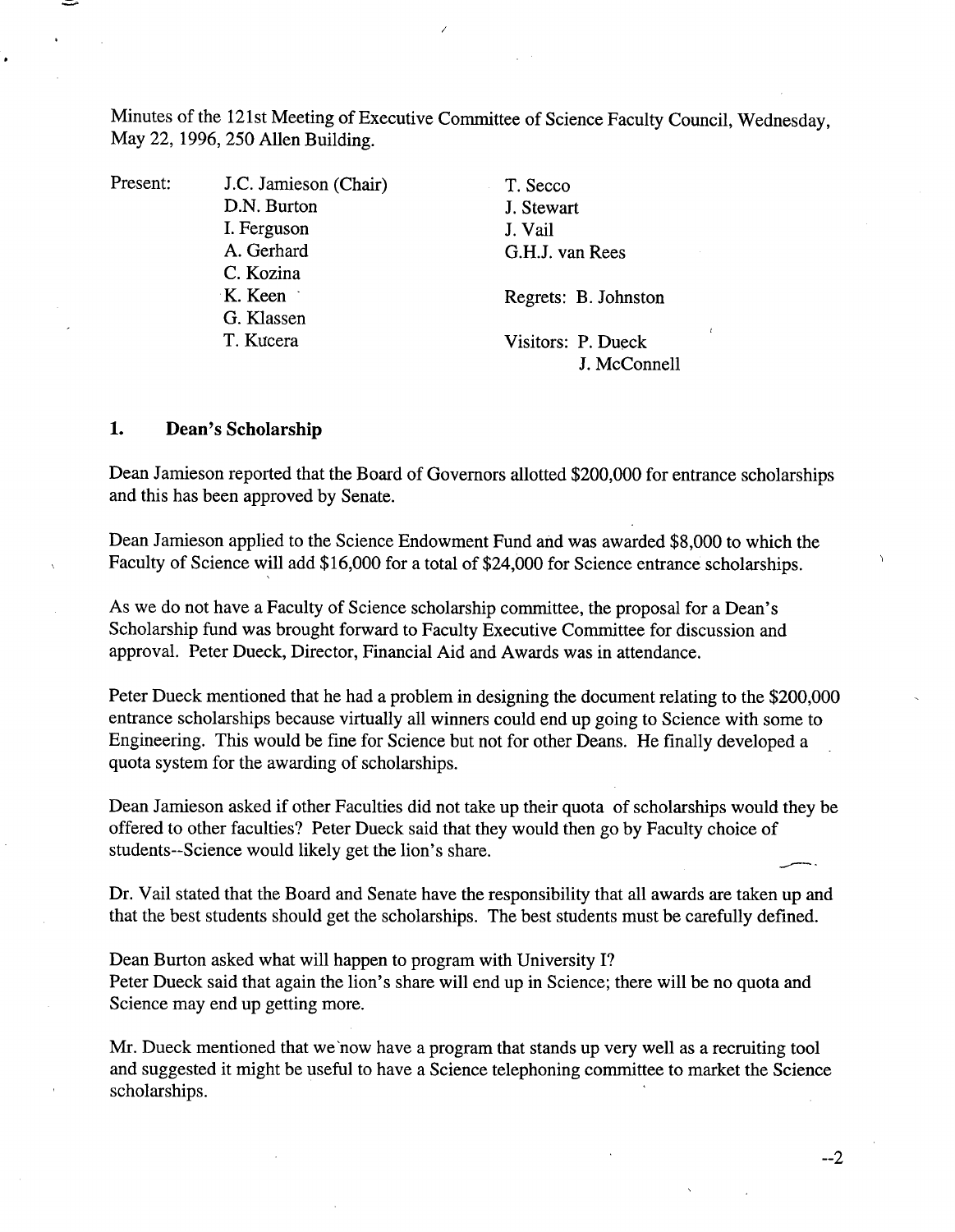Dr. Vail made the argument that for all students with over *85%* average there should be less difference in the amount of scholarship awards.

There was a discussion on tracking of students and non-uniformity of grades in high schools.

Dr. Vail said there should be the same high school examinations for all schools; all students being judged on same basis.

It was MIS/C:

"That entrance scholarships funds be allocated to students who have applied to Science, have achieved the minimum *85%* average, but have not qualified for a scholarship because the quota for Science was filled. The value of these scholarships will be set according to the thresholds given in recommendation 1 of the Senate document on Entrance Scholarships.

A discussion followed on recommendation 2.

Recommendation 2. That any residual scholarship funds (beyond that used in recommendation 1 be used to "top up" scholarships in \$250 increments with the funds being applied to the scholarship winners in the first threshold category in the first instance (above *95%).* If additional funds are available they should be applied to the winners in the second and third categories. Top up funds will not be applied to lower categories.

Dr. Vail suggested an amendment to the recommendation; that the guiding principle should be to reduce the gradient amongst the top five categories. Dr. Burton stated that he could support Dr. Vail's view on this and suggested adding "in consultation with Financial Aid and Awards and reported to Faculty Executive".

The following amendment to recommendation 2 was M/S and passed with 3 opposed.

"That the guiding principle would be to reduce the gradient amongst the top five categories. This would be done in consultation with Financial Aid and Awards and reported to Faculty Executive."

Dr. Vail then moved another amendment to the main recommendation. It was seconded and **passed** with 2 opposed.

"That the words 'in \$250 increments' be deleted".

The vote was taken on the amended motion and **approved.**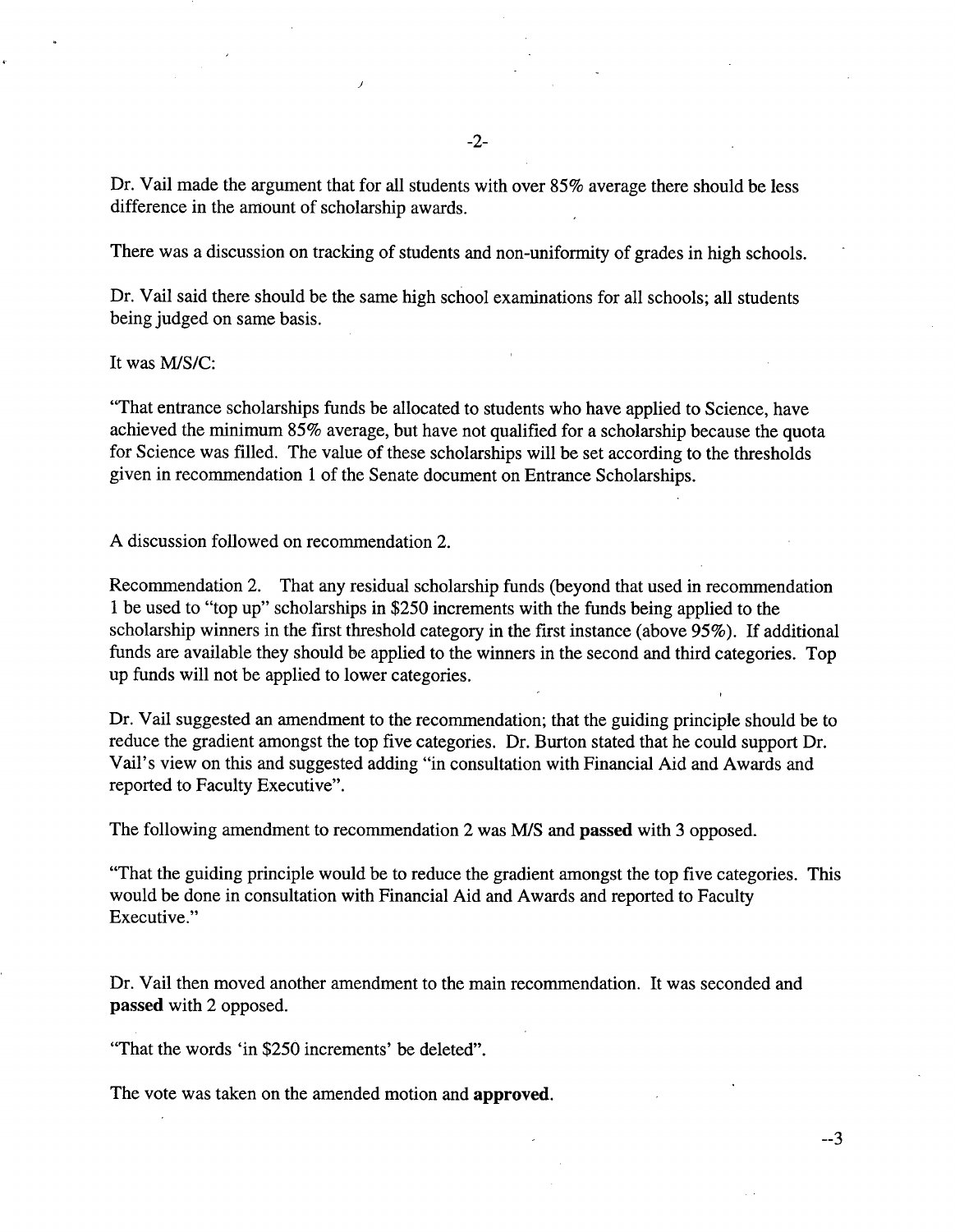The approved motion reads:

"That any residual scholarship funds (beyond that used in recommendation 1) be used to 'top up' scholarships. The guiding principle would be to reduce the gradient amongst the top five categories. This would be done in consultation with Financial Aid and Awards and reported to Faculty Executive."

The awards will appear on student histories.

Dr. Secco asked about the plans for topping up of the Isbister Scholarships. Dean Jamieson stated that we will not have the financial resources for this purpose.

It was MIS/C:

"That the Dean endeavor to find resources to top up the Isbister Scholarships to \$1,500.00".

The Dean said he would do his best.

### $2.$ **University I**

A University I document was circulated to the members of Faculty Executive. Dean Burton asked that members of the Executive Committee share this document with their colleagues and let him have suggestions as soon as possible and to come to Faculty Council primed with questions.

It was suggested that this document and the two other documents mentioned therein be sent to the Department Heads for circulation to their colleagues for comment back to Dean Burton.

### $3.$ **Other Business**

Dean Jamieson reported on the winners of the Governor General's Silver Medal, University Gold Medal in Science and the Faculty Gold Medal winners:

Governor General's Silver Medal and University Gold Medal in Science: Sarah Yost

Faculty Gold Medals: Christopher Hosfield (Honours) Theresa Kuntz (Major) Kerrie Wyant (General)

It was also mentioned that the top five students competing for the Governor General's Silver medal were all from Science.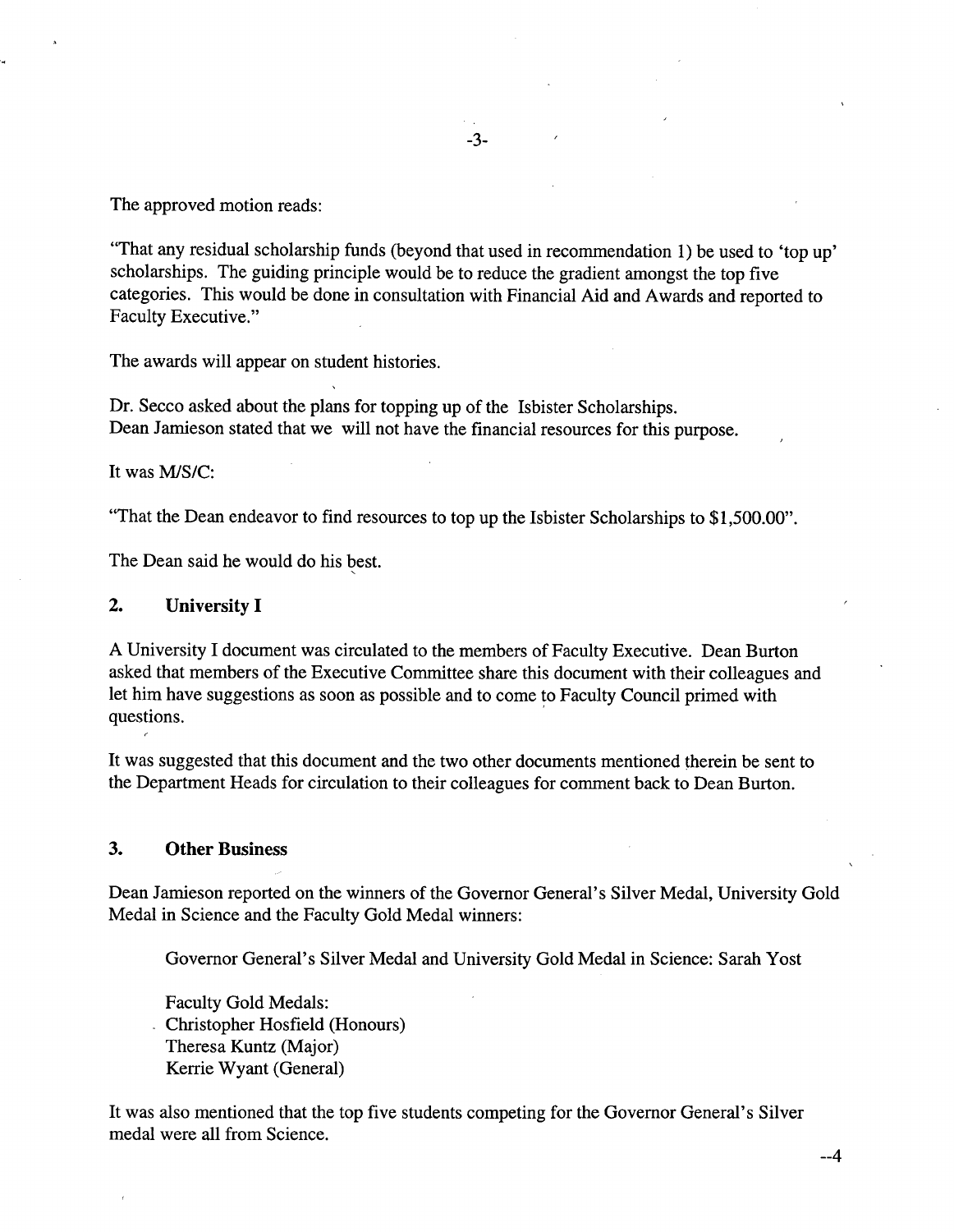Dr. Vail asked if some special publicity could be given to Sarah Yost; her picture, plans and awards; possibly a story in the University Bulletin and the newspaper..

Dean Jamieson thanked the outgoing members of the Faculty Executive Committee: B. Johnston, R. McGowan, and J. Vail. The Dean also acknowledged two new members in attendance: Kevin Keen (Statistics) and Colin Kazina (SSA designate).

The Dean congratulated the following members who have recently won Student/Teacher Recognition awards: Kevin Keen, Tony Secco and Dave Punter.

As there was no further business, meeting adjourned 11:15 a.m.